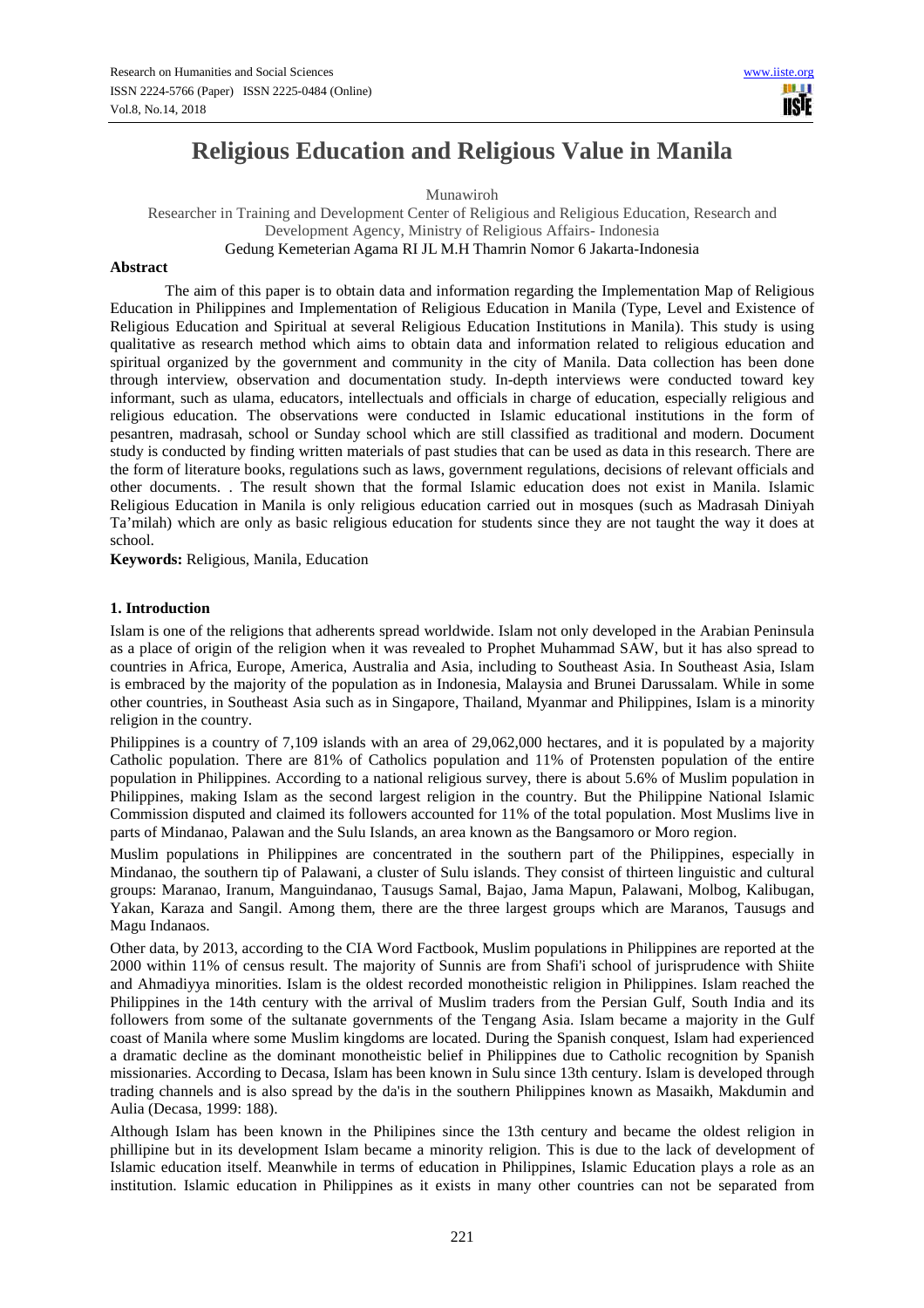informal, non-formal and formal education institutions. Formal education, more concentrated on educational relationships with learners that are formal and more of a person's contacts between educators and learners. This kind of implementation is carried out by the early preachers when it comes to the archipelago and then the informal education is conducted in the household-friendly tanga, in example educative contact between parents and their children.

There is also a formal education which is education that has a special institution, and regulated by the rules that are adhered to. While non-formal education found in the form of education in houses of worship, unstructured lectures, such as majlis taklim.

Formal and secondary education is called Maktab and Madrasah. Maktab education is more devoted to the education of children from age 6 to 10 years old. At this level of education, parents bring their children both men and women to the home of a Muslim who is elderly and has a reputation in the field of reading the holy Qur'an. In this maktab, every student finishes reading Al-Qur'an within thirty juz. The main emphasis of the Maktab education program is reading Qur'an and memorizing some pages of Qur'an itself.

Based on the initial description of Islam development and the existence of Islamic religious education from institutions in Philippines, this study will only discuss and further explore the case related to implementation of religious education and spiritual so as its existence in an educational and religious institution in Manila as capital city of Philippines.

# **2. Method**

This study is using qualitative as research method which aims to obtain data and information related to religious education and spiritual organized by the government and community in the city of Manila. Data collection has been done through interview, observation and documentation study. In-depth interviews were conducted toward key informant, such as ulama, educators, intellectuals and officials in charge of education, especially religious and religious education. The observations were conducted in Islamic educational institutions in the form of pesantren, madrasah, school or Sunday school which are still classified as traditional and modern. Document study is conducted by finding written materials of past studies that can be used as data in this research. There are the form of literature books, regulations such as laws, government regulations, decisions of relevant officials and other documents..

# **3. Result and Discussion**

# **Religious Living in Manila**

Manila is famous for its old and beautiful churches that have been built since hundreds years ago. Naturally, it is because Manila is a city with a majority of Catholics. Based on the data, Roman Catholicism in Manila is about 90%. Thus, the people who are Catholics can do their worship well because it is supported by the number of existing churches as historic relics. On the other hand, the city also has magnificent and beautiful mosques. The mosques that stand in Manila include:

- 
- 1. Golden Mosque, Globo de Oro St., Quiapo, Manila 1001 2. Blue Mosque, Mindanao Ave., Maharlika Village, Taguig City 1636
- 3. Masjid Al-Huda yang beralamat 2409 Alabastro St. San Andres Bukid Manila 1017 Philipines Manila Metro.
- 4. Masjid As-Sabireen Care Center for New Muslim 1040-A Malaya St., Pangarap Village, Caloocan City 1427
- 5. Al Assal Mosque, 2656 Taft Ave., Malate, Manila 1004
- 6. U-Belt Green Mosque, 646 M. V. Delos Santos St., Sampaloc, Manila 1008
- 7. Masjid An-Noor, B-L-3 Rogan St., Malaria Village, Taguig City
- 8. The Egyptian Community Mosque1, 444 Mabini St., Ermita, Manila 1000
- 9. Marikina Mosque, Brgy. Tumana, Marikina City 1805
- 10. Baclaran Mosque, Baclaran, Pasay City 1308
- 11. Ferdaus Mosque, Baltazar St., Brgy. Sto. Tomas, Pasig City
- 12. Garden Royale Mosque, Tulip St., GRV, Pinagbuhatan, Pasig City 1602
- 13. St. Francis Square Mosque, St. Francis Square Shopping Mall, Julia Vargas Ave. corner ADB Drive, Ortigas Center, Pasig City 1605
- 14. Abdul Aziz Mosque, Pasong Tamo, Quezon City 1107
- 15. Darussalam Islamic Center Mosque, Bayer St., Fairmont Subd., North Fairview, Quezon City 1121
- 16. Payatas White Mosque, San Miguel Ext., Brgy. Payatas, Quezon City 1119
- 17. Greenhills Masjid, Greenhills Shopping Center, San Juan City 1503
- 18. Green Mosque, Purok 3, Lower Bicutan, Taguig City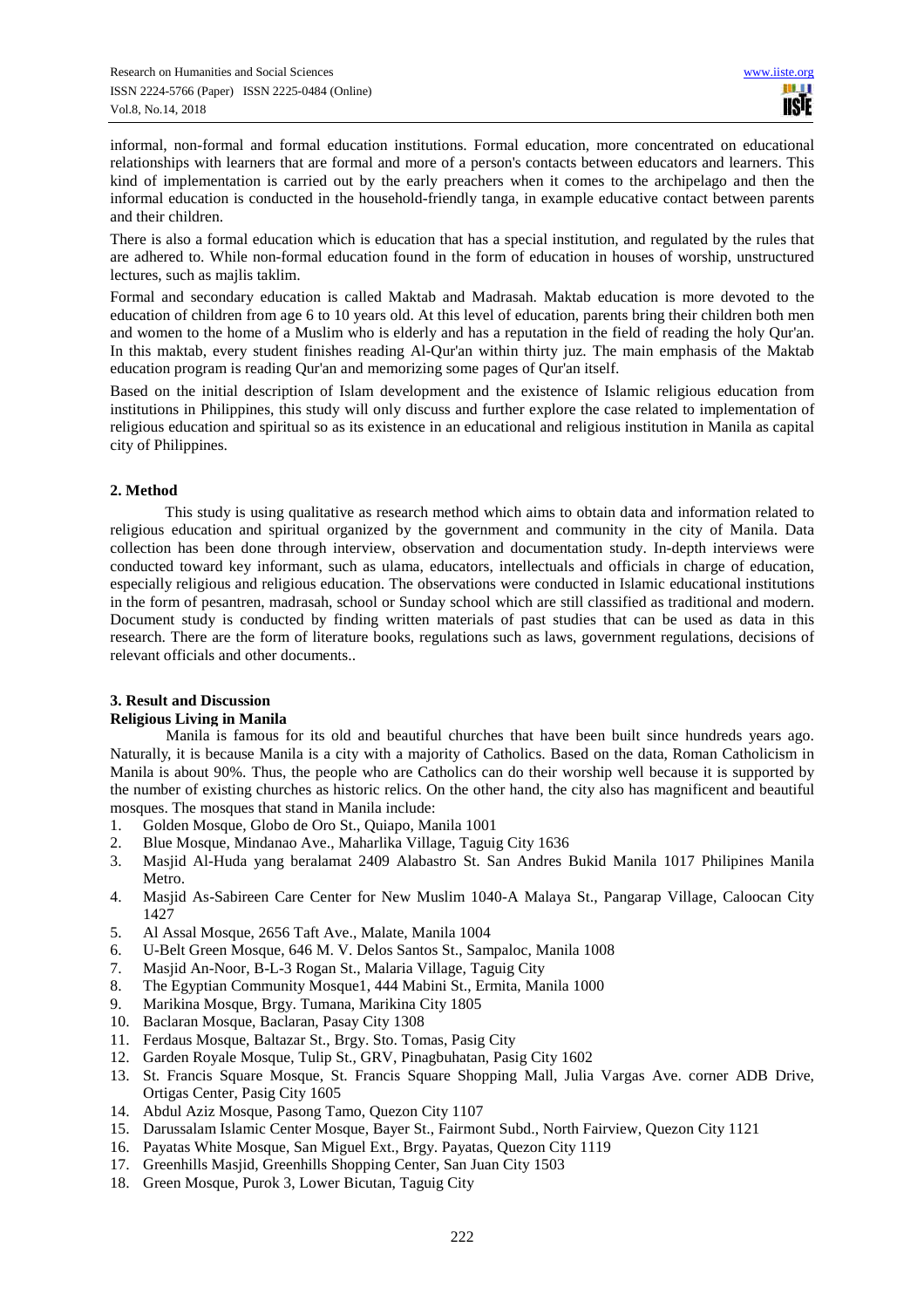The mosques serve as a symbol of tolerance among religious people, in a country where Catholics as majority and Islam as minority religion. The presence of mosques in the Metropolitan city of Manila does not cause conflicts among its adherents, as there is a disturbance by the sound of the call to prayer which is usually sounded at every prayer time. Particularly sound of the call to prayer is at the dawn too as early Morning Prayer, when non-Muslim religious residents are still asleep. This shows that tolerance between religious people in the city of Manila is well established and each of the religious adherents can respect each other religion and even help each other in various matters. They do not disturb the faith of each other religion, the adherents. In addition to the attitude of tolerance, Muslims also have the freedom in construction of worship houses. It can be seen that people in Manila can establish musallas (small mosques in public places) in trade centers or malls that are needed by Muslims to fulfill their daily worship obligations.

# **Education System in Philippines**

The provision of education in Philippines is reflected in the form of public schools (public / private and public). Moreover, there are also schools characterized by religion (Christian and Catholic). While a typical Islamic school is not found in the city of Manila. For public schools (public and private), they are ranging from pre-primary school to higher education levels. As for typical religious schools (such as Madrasah in Indonesia), there are Don Bosco, St. Peter the Apostle, St. Lorenzo Ruiz and others in Philippines.

**1). School for Pre-Primary Education is provided for children within 3-5 years old.** The learning programs offered are quite diverse, such as Nursery for children aged 3-4 years, Kindergarten for children aged 4-5 years and Primary School Preparation for children aged 5-6 years.

**2). For primary school, it is commonly consisted of 6 grades.** Some of these schools provide an additional grade which is up to grade 7. These grades are classified into two main divisions, namely Primary division (base) which is covering the first 3 grades and Intermediate divisions (continued) which consisting of 3 or 4 grades. The implementation of this six-year basic education must be followed by elementary school-aged children. Furthermore, the execution of learning is done free of charge, housed in public schools. There is a similarity with basic education in Indonesia that primary school-age children are required to attend education (DAWD DIKDAS) and all school tuition are free. This means that all funding is supported by the government. Meanwhile, regarding the evaluation of national education for elementary level, a test model called National Elementary Achievement Test (NEAT) was used. The test model plays as a benchmark of school competence, not as a measurement test of student intelligence. In 2004, the model test (NEAT) was deleted and then the test model (NEAT) was applied only to private schools in 2006. at this point, there is secondary school entrance exams after primary school ends. With the elimination of NEAT, the students did not need to produce any score to get admission to public high school. Furthermore, to conduct an evaluation on national education at elementary level, the Ministry of Education replaced the NEAT model evaluation with the National Achievement Test (NAT) model. With the introduction of NAT (model), public and private elementary schools take this test to measure school competence as well.

**3). Secondary School in Philippines is held in four years and it is free for public school for students within 12-16 years old.** The system of administration in secondary education is localized. This means that every level of secondary education is the substance of the material, focusing on a particular theme or content. This grade is so often referred to as high school. In the following table, a description of the subject matter and learning subjects in Public School and Private School are explained.

| <b>Public School</b>             |                                                                                                                                                                                                                                              |  |  |  |
|----------------------------------|----------------------------------------------------------------------------------------------------------------------------------------------------------------------------------------------------------------------------------------------|--|--|--|
| <b>Primary Learning Subjects</b> | Mathematics, Science, English, Philippines Language and Literature<br>and Makabayan (Social Science, Education of Life, Values and<br>Social Conception). Natural Sciences (Physics, Chemistry and<br>Biology) are added in the third grade. |  |  |  |
| <b>Other Learning Subjects</b>   | Music, Art and Sports.                                                                                                                                                                                                                       |  |  |  |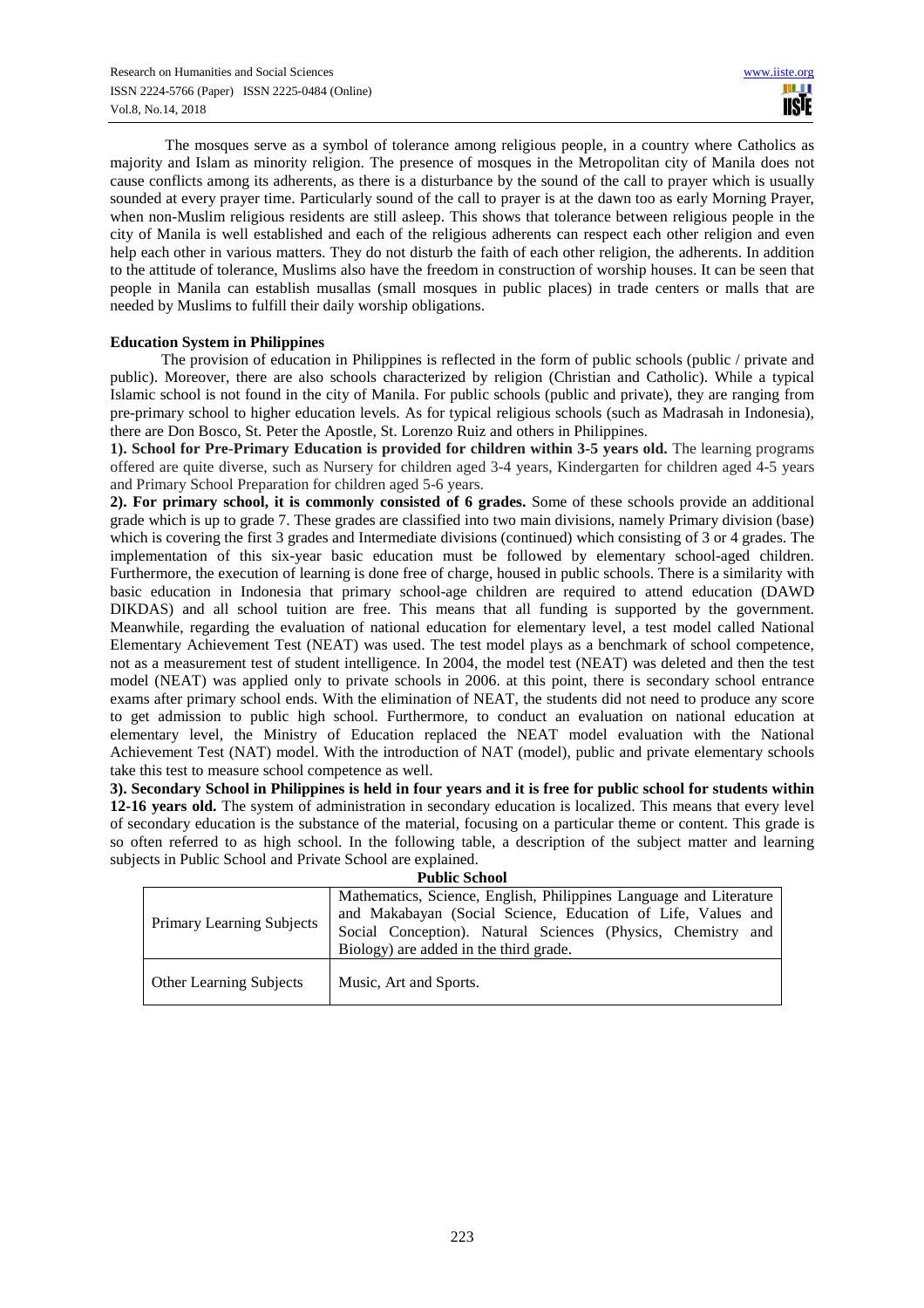| <b>Private School</b>    |                                                               |  |  |  |
|--------------------------|---------------------------------------------------------------|--|--|--|
|                          | Mathematics, English, Social Science, Basic Computer,         |  |  |  |
|                          | Philippines Language and Literature, Music, Art, Technology,  |  |  |  |
|                          | Economy, Health and Sports. In the Catholic schools, students |  |  |  |
| <b>Learning Subjects</b> | are given by Religious Education and Education of Living      |  |  |  |
|                          | among People in Catholic Conception. In the International and |  |  |  |
|                          | Chinese school, students are given by additional learning     |  |  |  |
|                          | subjects such as Language, Literature and Culture.            |  |  |  |
| $\sim$ $\cdot$           |                                                               |  |  |  |

Language of instruction used in the learning process is commonly English. Philippines Language is used in Makabayan and Philippines Language and Literature as Subjects of Learning. In addition, local language such as Cebuano dan Waray are also used in some occasions at school in teaching and learning process. Arabian Language is used in Islamic schools. Hokken Chinese Language and Mandarin are also taught to students in Chinese private school as additional subjects of learning to enrich student's language and literature. International school commonly uses English in every learning subjects.

Another evaluation model is the National Achievement Test Secondary (NSAT). This evaluation model is intended for exams at the end of the 4th year of secondary school, administered by the Ministry of Education. But then, even this test model is eliminated. Instead, every public or private school now conducts its own entrance exam for education at a university called the College Entrance Examinations (CEE). After completing secondary education, students may choose to take a Vocational Training 2 or 3 years or continue to Higher Education (University / College). In the following table, description of the subject matter and learning subjects of Secondary School can be seen thoroughly.

| <b>Secondary School</b> |                                                                                                         |  |  |  |
|-------------------------|---------------------------------------------------------------------------------------------------------|--|--|--|
| First Year: Freshman    | Algebra I, Integrated Science, English I, Philippines Language                                          |  |  |  |
|                         | and Literature I and History of Philippines.                                                            |  |  |  |
| Second Year: Sophomore  | Algebra II, Biology, English II, Philippines Language and                                               |  |  |  |
|                         | Literature II and History of Asia.                                                                      |  |  |  |
| Third Year: Junior      | Geometry, Chemistry, Philippines Language and Literature III,                                           |  |  |  |
|                         | History of The World and Geography.                                                                     |  |  |  |
| Fourth Year: Senior     | Calculus, Trigonometry, Physics, Philippines Language and                                               |  |  |  |
|                         | Literature IV, Literature and Economy.                                                                  |  |  |  |
|                         | Additional learning objects are held such as Health, Advanced Computer Science, Music, Art,             |  |  |  |
|                         | Technology Economy and Sports, In evolutive schools, students will be offered to night elective courses |  |  |  |

Technology, Economy and Sports. In exclusive schools, students will be offered to pick elective courses such as various languages worldwide, Computer Programming, Advanced Literature and others. Chinese school gives additional language and culture courses. Pre-Higher Education gives several courses such as Business and Accounting. While science school gives Physics, Chemistry and Biology in every grade.

For supervision of the education provision, there is an agency called Technical and Vocational Education. It is Technical Education and Skills Development Authority (TESDA). TESDA is an institution that oversees post-secondary education of technical and vocational education, including skills orientation, youth training and development of school and adult unemployed communities. TESDA is administered by the Employment and Youth Council (NMYC) and the Internship Bureau of Internal Employment Program (BLE). Both are from the Department of Employment and Employment (DOLE) in collaboration with the Bureau of Technical and Vocational Education (BTVE) of the Ministry of Education, Culture and Sports (DECS or now it is being DepEd). The existence of this institution, based on Republic Law No. 7796 or known as the "Engineering Education and Skills Development Act 1994", is to provide middle-level workforce for industry.

**4). College.** Higher Education is administered by the Higher Education Commission (CHED), pursuant to Republican Law no. 7722 or the Higher Education Act 1994. CHED is an independent department-level institution that originated and collaborated with the Ministry of Education (DepEd). Its job is to coordinate programs of higher education institutions and implement policies and standards. Higher education in the Philippines is classified into two groups: 1) universities and state universities (SUC) and 2) local universities and universities (LCU). Furthermore, there are several public institutions associated with the implementation of universities that is: 1) State Universities and Colleges (SUCs). It is a public higher education institution rented, legally established, administered and financially subsidized by the government, 2) Local Universities and Colleges (LUCs) as a college institution established and financially supported by the local government, 3) High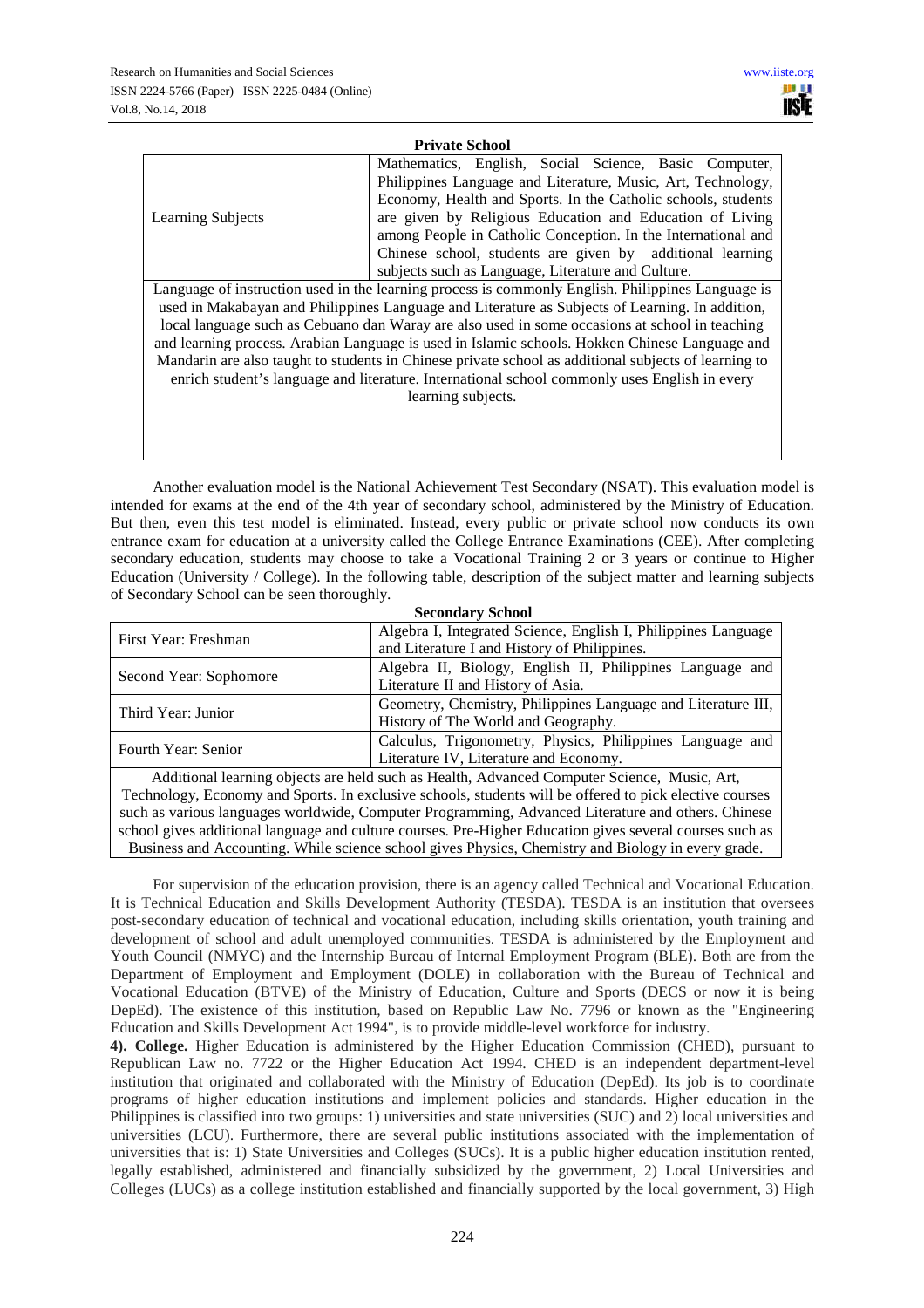Education Institutions (HEIs) are institutions of higher education located directly under government agencies established by law. They provide specialized training in areas such as military science and national defense, 4) CHED Supervised Institution (CSI) is a public intermediate post-educational institution that is not leased by the government, legally established, administered, supervised and financially supported by the government and 5) Other Government Schools (OGS) are medium and post-secondary educational institutions, usually technicalvocational education institutions offering higher education programs for students due to their interest.

| College                                              |               |                |              |  |  |  |
|------------------------------------------------------|---------------|----------------|--------------|--|--|--|
| <b>Disciplines</b>                                   | <b>Public</b> | <b>Private</b> | <b>Total</b> |  |  |  |
| Agriculture, Forestry and Fishery                    | 2801          | 402            | 3203         |  |  |  |
| Architecture and Urban Planning                      | 230           | 460            | 690          |  |  |  |
| Administration<br><b>Business</b><br>and<br>Relation | 3255          | 11569          | 14884        |  |  |  |
| Science<br>Education<br>Teacher<br>and<br>Training   | 14802         | 19060          | 33862        |  |  |  |
| <b>Engineering Technology</b>                        | 3077          | 6028           | 9105         |  |  |  |
| Art and Applied Art                                  | 190           | 341            | 531          |  |  |  |
| General Knowledge                                    | 2279          | 7296           | 9575         |  |  |  |
| Economy                                              | 254           | 168            | 422          |  |  |  |
| Humanities                                           | 1666          | 3203           | 4869         |  |  |  |
| <b>Information and Technology</b>                    | 771           | 3468           | 4239         |  |  |  |
| Law and Jurisdiction                                 | 397           | 2306           | 2703         |  |  |  |
| Maritime                                             | 97            | 963            | 1060         |  |  |  |
| Communication<br><b>Mass</b><br>and<br>Documentation | 281           | 649            | 930          |  |  |  |
| Mathematics                                          | 799           | 1070           | 1869         |  |  |  |
| Medical and Allied                                   | 1531          | 10969          | 12482        |  |  |  |
| <b>Natural Science</b>                               | 1565          | 1698           | 3263         |  |  |  |
| Other Disciplines                                    | 588           | 1521           | 2109         |  |  |  |
| Religion                                             | 23            | 1294           | 1317         |  |  |  |

#### **RELIGIOUS EDUCATION AND SPIRITUAL**

The policy on religion has its own challenges and dynamics that differ from country to country. That is why in various parts of the world found a variety of policies on religious arrangements including the arrangement of religious education at school. About religious education at schools in Indonesia is regulated in detail from the Laws, Government Regulations, Ministerial Regulations to its implementation. But in the other case, not all of the countries make arrangements and they are free of rules, including Philippines a country that does not make detailed arrangements about religious education at schools. Yet, not making arrangements does not mean not making policy, even in the form of minimal formal provisions / almost non-existent.

In this perspective, Philippines only regulates due to the important and essential matters. This main thing, Philippines affirms that the state embraces religious freedom so that the subjects of religious education are not required for public schools either in primary education, at the secondary level (secondary education) and at the level of tertiary education (higher education). As for private schools, there are typical of Religion such as Don Bosco school, ST Andrews School, ST Petrus Rosul, St. Lorenzo Raiz, etc. For the implementation of religious education, shool is given freedom to rule according to each school mission.(Nurlaili, 2017)

Schools characterized by religion, as described above, are Christian and Catholic, while for schools characterized by Islam such as Madrasah or schools characteristic of Islam is not found in the city of Manila. **1). Religious Education** 

#### **a. Secondary Education in Public School in Philippines**

At Secondary Education level, there are 2 types of public schools (Senior High School and Vocational High School) that are registered within more than 90% of all. The rest are Science school students, which is intended for students who are interested in Science as particular lessons. For Vocational High School, it is quite different from Senior High School since Vocational High School is more focused on learning in training and practice directly.

The Philippines high school curriculum consists of: communication (English and Filipino) while Social Science includes: Anthropology, History of Philippines, Government and Administration, Economy, Geography and Sociology, Mathematics, Science and Technology, youth development training (including Physical Education, Health Education, Music and Training of The Army for Civilians), the art of practice (including Home Economy, Agriculture and Fisheries, Industry and Entrepreneurship),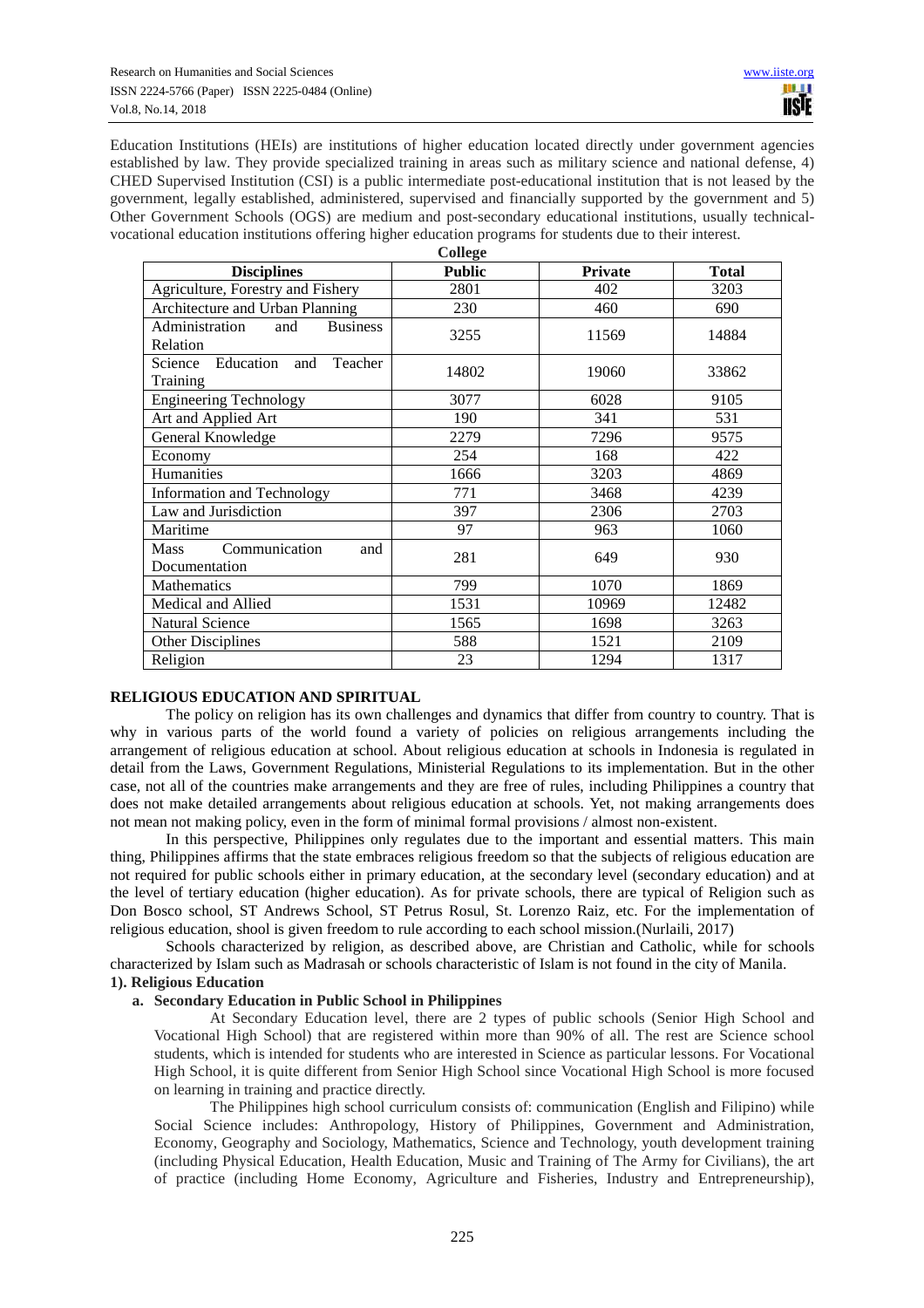educational values and several optional subjects of academic and vocational subjects.

While Vocational High School offers higher concentration for technical and vocational subjects. The main lessons in Vocational High School are: Agriculture, Fisheries, Technical Trade, Home Industry and non-traditional courses that offer the specialization of each student.

Curriculum: during the first 2 years, students are taught a common vocational area (see below). For 3-4 years, they just get specialization in their respective disciplines and vocational. For example, students who take 2 years vocational in Technical Trade will experience the next 2 years to specialize in making cabinets / cabinets. The program covers theory and practice.

There are four well-known Science schools in Philippines: Philippines Science High School (Quezon City), Manila Science High School, Cebu City Science High School and Quezon City Science High School. Many local government units fund other Science schools. Curriculum: they attend high school but there are advanced lesson in science and math lessons.

If you look at some of the above list, Religious Education is not taught in public schools (Public and Private). Meanwhile, in elementary school, it is taught by holding Makabayan as a lesson, including Social Sciences, Life Education and Values. Moreover, there are 23 higher education of Religion and Deity. From our interviews with Education and Culture Attaché, it is stated that religious education in school is only extracurricular, even if the school has certain attention (Nurlaili, 2017).

# **b. Religious Education in Private School in Philippines**

Private schools are given the freedom to provide Religious Education materials. As in the Catholic schools, besides to the main learning subjects such as Mathematics, English, Science, Social Sciences, Basic Computers, Filipino, Music, Art and Technology, Economy and Sports, students are also given religious or Christian education material. It is taught because the majority of students are Catholics / Christians.

The instruction language at school is basically English. Filipino as Philippines language is used in Makabayan lesson and Filipino class. Meanwhile, Arabic language is used in Islamic private schools.

For Madrasah as private institutions of Islamic education rehearsal, Manila only has a few. In the Muslim village of Manila, Madrasah for Saturday-Sunday in the mosque is the one people can find. Madrasah is basically intended for children who attend school in public schools to obtain religious education. In this Madrasah, students are taught to programmed religious subjects derived from the Arabic based books.

In addition to Saturday-Sunday Madrasah, there is a Madrasah in the National Education System of the Philippines, but outside the city of Manila. Madrasah in mosques and Madrasah of National education system in the Philippines is the most basic Islamic educational institution. Therefore, Al-Qur'an is written with Arabic script so Arabic reading and writing is the fundamental lesson that has to be taught in teaching and learning process.

In addition to Saturday-Sunday Madrasah, there is also a course called Maktab but truthfully it cannot be found in Manila. Madrasah and Maktab are included in Philippines National Education System, but outside the city of Manila (Southern Philippines). Madrasah in mosques are the most basic Islamic educational institutions. Therefore, Al-Qur'an is written in Arabic so that writing and reading Arabic are two things that students need to learn as the first thing of lesson. Those two are the basis of the earliest teaching and learning Islamic as Religious Education since they are also a preacher set to go up Madrasah to sustain the da'wah efforts they do after all. So, Madrasah held in the mosque is only limited within Madrasah Diniyah Takmiliyah (it can be referred as the one that is rehearsed in Indonesia).

# **c. Religious Education in College in Philippines**

Higher education (college) in Philippines including: University of the Philippines, Baguio; University of the Philippines, Diliman; University of the Philippines, Los Banos; University of the Philippines, Manila, University of the Philippines, Mindanao; University of the Philippines in the Visayas; and University of the Philippines, Open University.

Based on mentioned universities above, the one that hold Islamic studies programs is only University of the Philippines that is established in Diliman. The distance of University of the Philippines in Diliman from Manila town is approximately 14km, about 50 minutes drive using vehicle such as car or public transportation. In general, universities that run Islamic education are outside of Manila (For example in Mindanao).

For higher education or college, only one university from several universities in Manila that is conducting Islamic studies program. The Islamic Religious Education only exists at University of the Philippines (Diliman). The program comes along within a program of political studies and aspects of Islamic law, political economy and Islamic art. In addition, there are courses that can be taken in this degree program include: Sharia, siratun prophet, contemporary politics, classical kalam dialect, international economic politics, comparative theology, post-renaissance Europe and Muslim colonization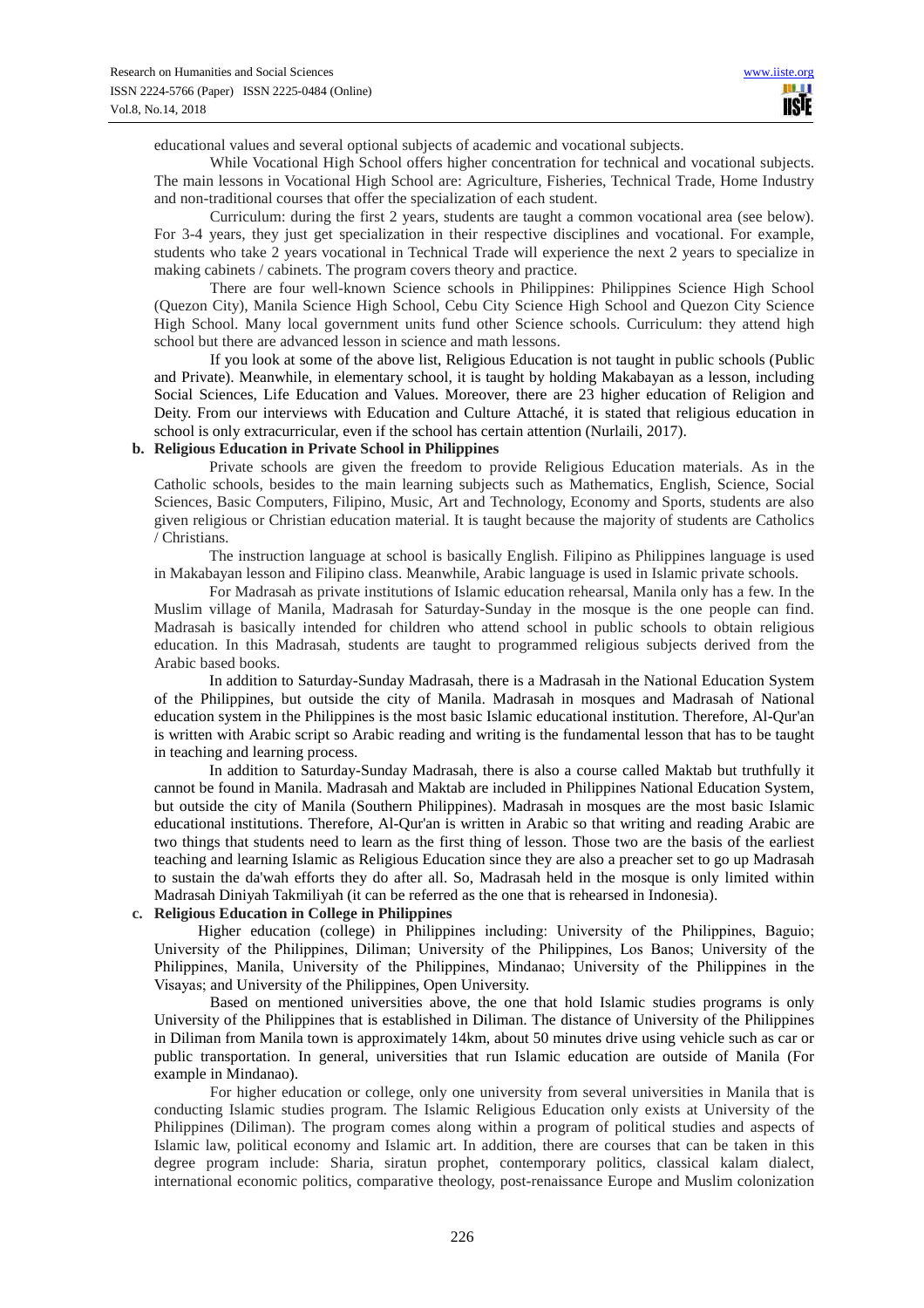in the world, Sufi in practice and theory, institutional philosophy Islam, Arabic literature based on Al-Qur'an, banking and finance in Islam, Islamic law and practice in everyday life, lugatul Al-Qur'an, Islamic political ideology, Islamic art and calligraphy, Islamic music, Islamic architecture and Arabic literature based on Al-Qur'an.

In addition, we must follow street vendors in non-governmental organizations related to Muslim policy, Muslim embassies, Madrasah schools and Muslim factories. The graduates of Islamic scholars may work to be: lecturers, political analysts, academic researchers, translators, administrators in Islamic institutes, business consultants, diplomats and policymakers.

# **Why Islamic education is not taught in schools in Manila**

The Philippines is the only country in Asia with a predominantly Christian population. More than 80 percent of Filipinos are Roman Catholics. About 9 percent are Protestants. There are also Muslim minorities but it is spread in small numbers. Muslims make up nearly 8 percent of the Catholic population in the Philippines. Filipinos living on the southernmost islands embraced Islam centuries before the arrival of the Spaniards. Filipino Muslims are sometimes called Moros by Christians, making up about 5 percent of the population. Most live in southern Mindanao and the Sulu Islands. Religious freedom and the separation of churches with the state are guaranteed to all by the Philippine constitution.

The only drawback is the political tension that sometimes arises with the central government in Manila. Even so Muslims can live side by side with the government since the signing of a peace agreement in 2014. Philippines have one of the highest literacy rates in Asia. About 95 percent of the population is capable of reading and writing. Public education consists of four years of primary school, two years of secondary school and four years of higher school (college). Schools are mandatory on the first four levels. Filipino is the language used in elementary school. English is also taught and widely used, but concerns about the decrease in fluency in English have increased in recent years.

Manila, as the capital of Philippines, has many Catholic Christian religious schools whereas Islamic religious schools are only a few. This is a concentration for the government, especially the younger generation to develop about the understanding of religion, considering the followers of Islam in the Philippines growing quite rapidly in number from year to year. The curriculum of Islamic and Arabic Education for elementary school level was first implemented in the 2005-2006 school year.

The Philippine Department of Education states that religious classes taught in schools are not mandatory and may only be mandatory if there is parental consent and the availability of faculty as major. This is a concern for the government because according to some circles, if the religious class is held while there are some students of different religions then it can trigger the conversion of religion. As in the law of the ministry of education: *"No student shall be allowed to attend the request of his / her parent or guardian."* - DepEd Order 49, s.2009. So there must be a request and prior approval from each of the parents of the students that their children are allowed to attend religious classes.

Furthermore, it is fitting that every school should raise awareness and recognize that there are many religious differences in each school and provide teachers in each religion as well so that it can facilitate the diversity in students. But on the other hand, the Ministry of Education of the Philippines also said it would strengthen Madrasah education to place Muslim Students in line with students from regular schools in getting jobs after graduating in the country.

#### **Spiritual Education**

Christian and Catholic religious education in Manila is exactly the same as the Christian and Catholic educational institutions in Indonesia. It is commonly called seminaries. The following religious educations are:

- Our Lady of Guadalupe Minor Seminary
- St Paul Seminary dan San Carlos Seminary
- Brent International School Manila (Episcopal)
- De La Salle Santiago Zobel School Metro Manila (Catholic)
- School of St Anthony Metro Manila (Catholic)
- Xavier School Greenhills, San Juan, Metro Manila

This religious education is in the form of formal schools (such as formal Madrasah Diniyah in pesantren). Non-formal such as the study of Al-Kitab is held in the church as well, but the congregation every event pilgrims are not fixed.

While formal Islamic education does not exist in Manila, Islamic religious education in Manila is only religious education education conducted in mosques (Madrasah Diniyah Ta'milah) which are only as basic Religious Education for students who are not educated at school.

#### **a. Mosque Profile of Islamic Education Organizer**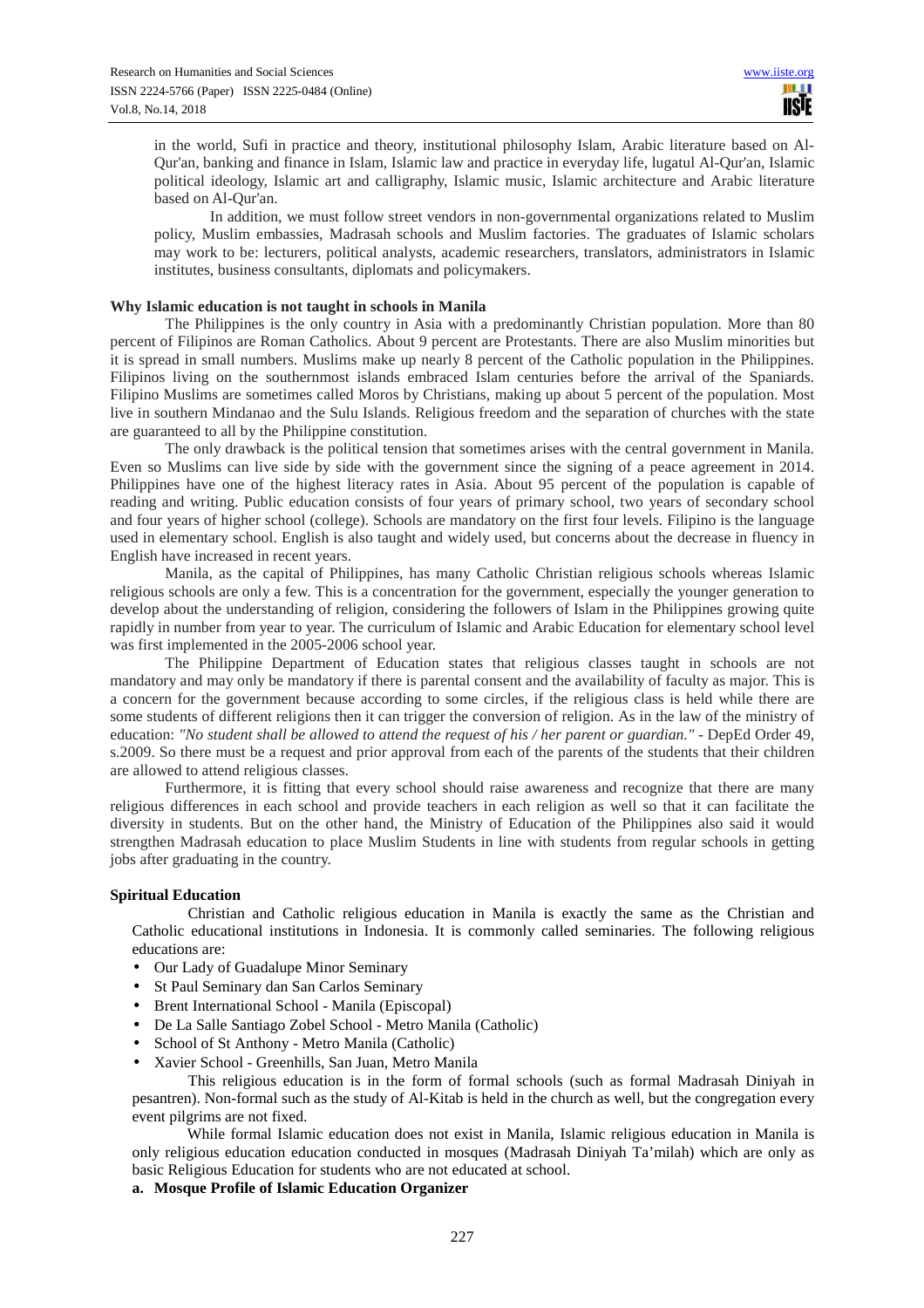There are 3 mosques in Manila that organize Madrasah, namely: Al-Dzahab Mosque as the largest mosque in Metro Manila. The mosque is known as the Golden Mosque. Al-Dzahab Mosque was built in 1976, located in Quiapo District, which is a predominantly Muslim region of the country. The mosque is located in Muslim Town which people call it as the first Muslim village. In the neighborhood of this mosque, people are provided kosher food. This mosque is also the first religious tourism destination in Manila.

Al-Nur Pasay Mosque is located in the second Islamic Village in Manila, located in Tenth Zone, 79 Area of Pasay City. In this mosque, we can feel the development of Muslim breath and Islam syi'ar in Manila. This is the evidence from the modern building of Al-Nur Pasay Mosque as evidence of the development of Islam in this city. In this mosque area, Muslims can shop for halal food. This village was open as a second religious tourism destination in Manila as the biggest Islamic center in Philippines. .

Blue Mosque is built in Mindanao Ave, Maharlika Village, Taguig City 1636. As an illustration to illustrate the existence of this Blue Mosque, as well as Tanah Abang area, around the Blue Mosque location, many street vendors are selling along the road to mosque. The traders too, the Muslims who live around the area of the mosque. Therefore, this area can also be called as the third Muslim village after the mosque Al-Dzahab and Al-Nur pasay Mosque.

#### **a.1.Spiritual Education in Al-Dahab Golden Mosque, Globo de Oro St, Quiapo, Manila 1001**

Based on interview with Nawawi (2017), activities that take place in the Ad-zhahab Mosque is quite varied, whether it is activities related to worship and related to religious education organized by the Muslim community in Islamic state of Philippines.

Daily activities that take place in this mosque is Rawatib prayer or five obligatory prayers performed by both Muslims who live around Ad-Dzahab Mosque, as well as by Muslims who come from outside the city. On every Friday, there is also a particular agenda held after Friday prayers that followed no less than 600 pilgrims in this mosque who are around the mosque or who came from other places.

In addition, the Muslim community who came to this mosque, people who tend to perform rawatib prayers will also do coming to hold i'tikaf. I'tikaf basically activities are located or suck in the mosque at the time of prayers, have been referred to as i'tikaf. It's just that someone who comes to the mosque at the time of entry into it. People should do I'tikaf intention that its existence during the prayer gets reward i'tikaf as well in the end.

I'tikaf activities in this mosque Dzahab is also commonly done by Muslims who come from outside around the mosque. They do i'tikaf in the mosque there are up to five days during Ramadan. At the time, I'tikaf is also done in order to worship mahdhoh or rawatib praying. Other activities such as reading Al-Qur'an, zikir and wirid have also done in this mosque as well. It is done to always remember Allah and get closer to Allah as the step to do worshiping. Another activity conducted at the mosque is Dzahab routine recitation every Monday or it is often called as Majlis Ta'lim group. Jama'ah attendance are around  $\pm 300$ , consisting of men and women.

In the complex of Dzahab mosque, there are also religious education institutions that people call it Madrasah (if in Indonesia, it is called as Madrasah Diniyah). This educational institution already has its own building and it is built next to the mosque. This Madrasah consists of 3 classes, with the number of students or students (usually the students are up to 100 students) while the number of Ustadz are 3 people. The material taught in this Madrasah is learning to read and write the letters of Al-Qur'an. Other activities are translation and memorization of Al-Qur'an and study of Hadith.

The condition of the Madrasah is very worrying. The building had burnt in 2 months ago burned and no one has established it since then. The fire is caused by a short circuit case and it has no rebuilt activity until then.

#### **a.2. Spiritual Education in Al-Nur Pasay Mosque in Tenth Zone of Kelurahan 79, Pasay City**

Al-Nur Pasay Mosque, located in the second Islamic Village in Manila, in Tenth Zone, Kelurahan 79, Pasay City (Yusuf, 2017). The daily activities in this mosque are salawat rawatib within 5 times. The jama'ah are Muslim people from around this mosque in particular and people who come from outside. Every Friday, the mosque also holds Friday prayer. This activity is followed by  $\pm$  400 worshipers from around the mosque as well as from outside. In addition, the Muslim community who came to this mosque, some are coming to do i'tikaf besides performing rawatib prayers. I'tikaf activity in Al-Nur Pasay is also commonly done by Muslims who come from outside around the mosque. They do I'tikaf in this mosque in one or two nights. When people do I'tikaf in this mosque, they also do worship mahdhoh or rawatib prayer. Other activities such as reading Al-Qur'an, zikir and wirid are also held in this mosque. Another activity conducted at Al-Nur Pasay Mosque is weekly recitation every Thursday in Majlis Ta'lim group. The people who attend the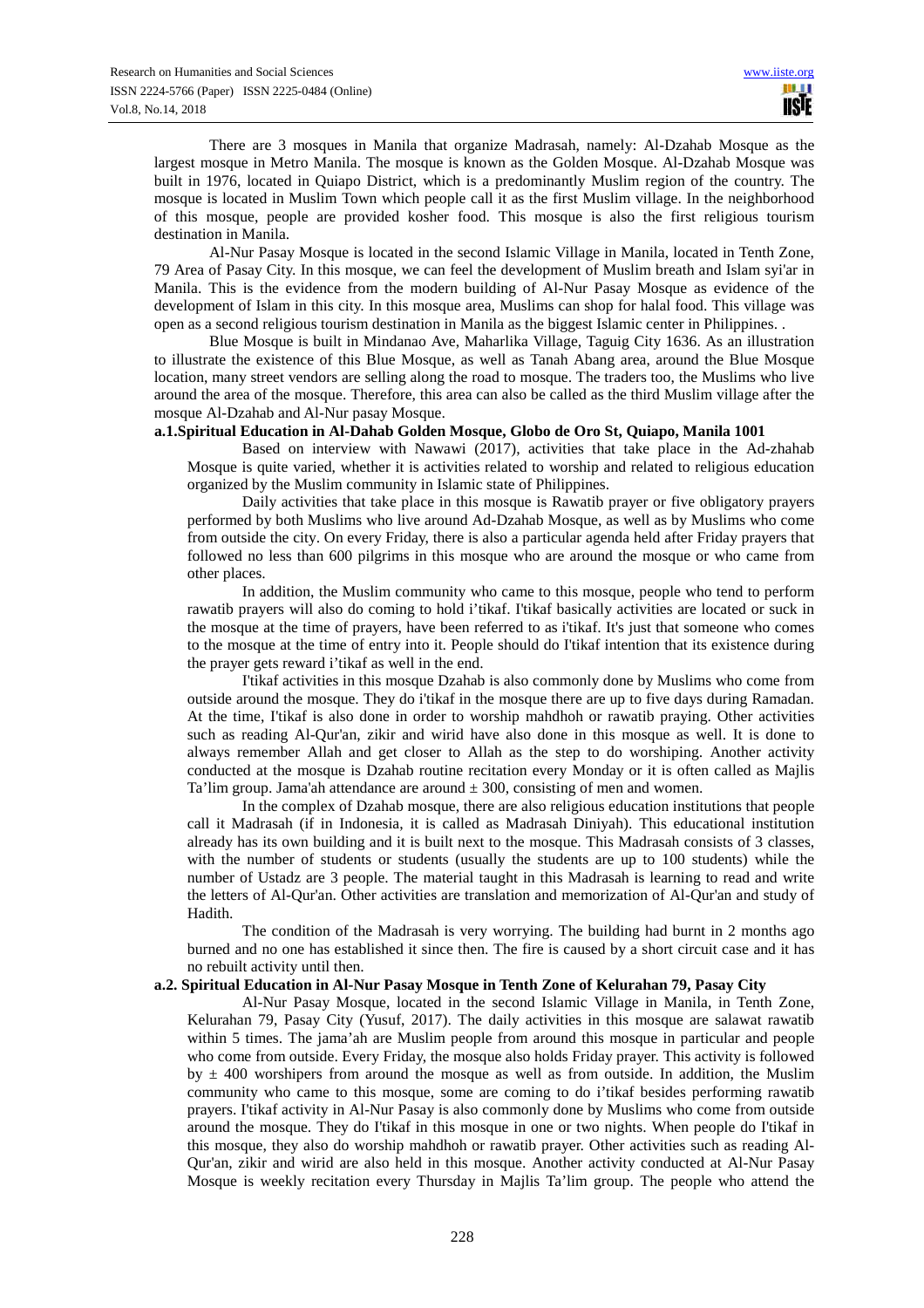recitation are around  $\pm$  150 men and women. On every Friday night, there is also a study book followed by  $\pm 60$  people in this mosque.

In the complex of Al-Nur Pasay Mosque, it is also established religious education institutions in the form of Madrasah. This educational institution already has its own building established next to the mosque. This Madrasah consists of 3 classes within 100 students. The material taught in this Madrasah is learning to read and write the letters of Al-Qur'an, translation and memorization of Al-Qur'an and study of Hadith. There are 3 people of Ustadz who teach in this Madrasah within 1500 Pesos of salary per month. This activity is held every Friday night.

#### **a.3.Blue Mosque, Mindanao Ave**

There are two types of activities performed at the Blue Mosque, Mindanao Ave., Maharlika Village, Taguig City 1636 (hanan, 2017). They are the activity of worship and activity of religious education. The activity of worship is the implementation of rawatib prayer within 5 times per day and Friday prayers. Friday prayers are followed by around  $\pm$  400 worshipers while rawatib prayers are followed by Jama'ah around the mosque. In addition to the worship services, this mosque also held a religious education in the form of Majlis Ta'lim which is held every Monday and Thursday. The Majlis Ta'lim is attended by  $\pm$  150 male and female jama'ah. Activities in the mosque are carried out under the Ta'mir / Mosque Management / Mosque Administrator, but they do their duties without get rewarded or honorarium. They are kind of doing it by volunteering.

#### **Supporting Institution of Muslim Minority in Philippine Islamic Center and Democracy (PCID)**

Philippine Islamic and Democratic Center (PCID) is a non-partisan and non-profit organization dedicated to studying Islamic political thought and democracy as well as seeking peace, democracy and development in the Muslim community. PCID was formed as a Council in 2002, amid the global and domestic challenges facing Islam and Muslims. PCID seeks to articulate the sound of Bangsamoro while Muslims in Philippines enabling its active participation to be meaningful in the global discourse. The global discourse is about Islam and democracy due to the struggling case for self-determination and development. Over the years, PCID has become an important platform and canal for voice articulation through various publications and forums, focusing on issues of peace and development, Islam and democracy, human rights as well as true autonomy. In its future endeavor, PCID has been working with Muslim religious leaders since 2004 to peacefully resolve conflicts and human rights advocacy in Philippines and other countries. PCID is currently working on a community-based idea to counter violent extremism. This activity is a pilot project for the Madrasah based on Advocacy and Learning Program (AMAL), which aims to enable Madrasah to act as community outreach centers for peace building, democracy and human rights, and other advocacy.

To be able to implement its programs, PCID has vision in being a non-partisan and non-profit organization dedicated to studying Islamic thought and democracy. Under this vision, PCID works only for peace, equitable development and true democracy within Muslim community. There are several program activities that have been prepared. They are:

- a. Building relation with ulama (Islamic religious leader) from other countrie
- b. Scholarship for orphanage and poor society
- c. Developing Madrasah in around the city
- d. Guiding Muslim people (client) when humanity crisis happen

More to the point, Philippines Council for Islam and Democracy (PCID) has emphasized the appropriateness of Islamic political thought and democracy as a center of its quest to find solutions to the ongoing conflict and development challenges that affect the Muslim community of Mindanao. The Council includes members from civil society, academia, the media, the private sector, the military and government so as religious leaders. It also cooperates with institutional partners including Konrad Adenauer Stiftung, the United States Institute of Peace and the Asia Foundation. The organization's research publications have discussed over peace and talked issue between Philippines government and the Moro National Liberation Front (The radical Muslim community in Southeast Asia). The council is being a model of peace education in the country. It also gives sponsors to various seminars and conferences in order to support the establishment of Philippines National Ulama Conference. PCID was founded in 2002 by young Muslim leaders to help Muslim minorities in Philippines to become more effectively involved in social and political issues.

#### **4.Conclusion**

The implementation of education in the Philippines especially manila is in the form of public schools (public / private and public) while there are also schools with distinctive religious (Christian and Catholic). Meanwhile, a typical Islamic school is not found in the city of Manila. For public schools (public and private) is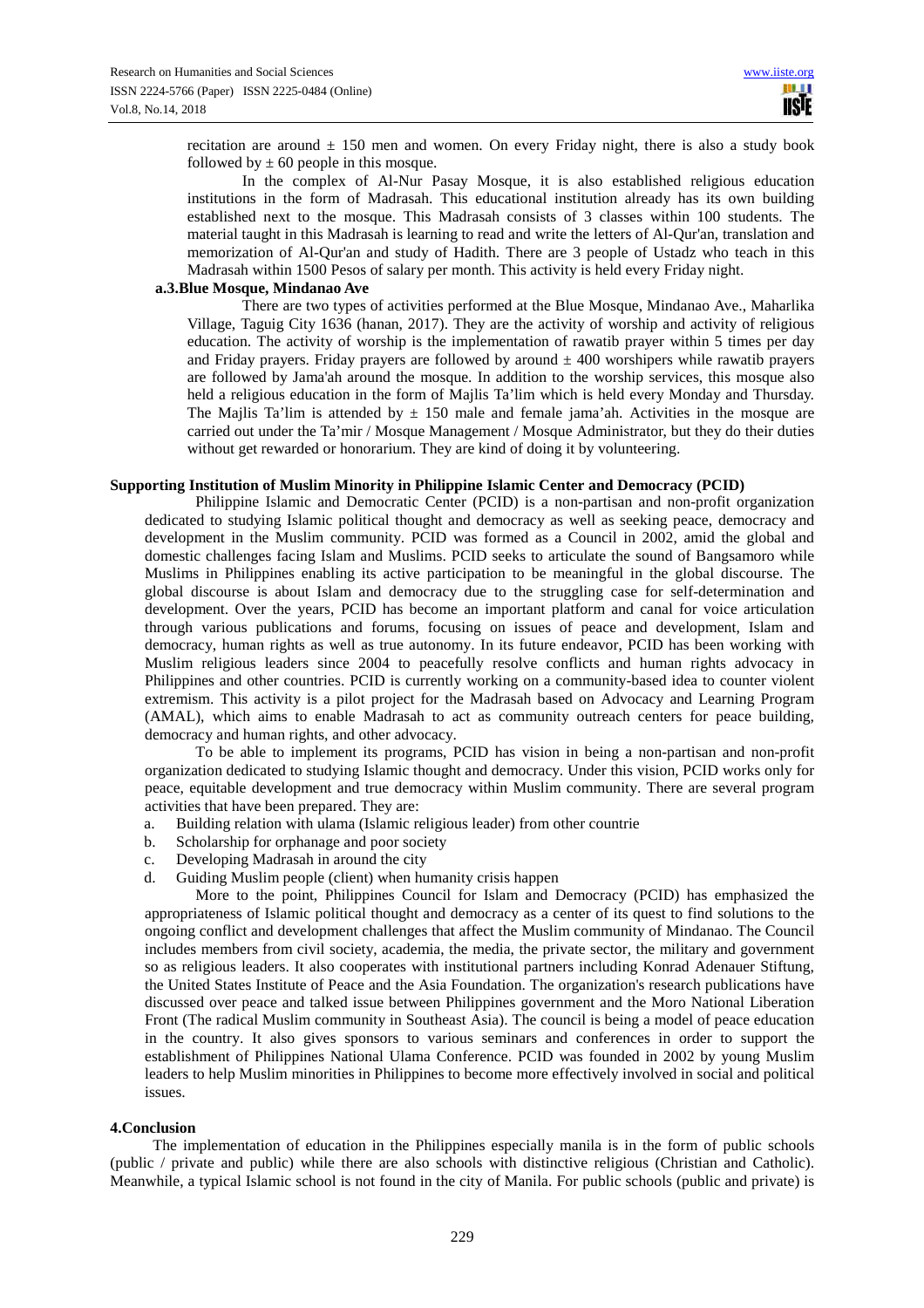ranging from pre-primary to higher education levels (college). As for typical religious schools (such as Madrasah in Indonesia), there are schools in the Philippines among them like Don Bosco, St. Peter the Apostle, St. Lorenzo Ruiz, etc .

The school grade consists of: **Pre-primary education** is provided for children aged between 3-5 years. The learning programs offered are quite diverse, such as Nursery for children aged 3-4 years, Kindergarten for children aged 4-5 years and Primary School Preparation for children aged 5-6 years.

**Primary School,** generally consists of 6 grades. Some of these schools provide an additional grade which is up to grade 7. These grades are classified into two main divisions, namely Primary division (base) which is covering the first 3 grades and Intermediate divisions (continued) which consisting of 3 or 4 grades. The implementation of this six-year basic education must be followed by elementary school-aged children. Furthermore, the execution of learning is done free of charge, housed in public schools. There is a similarity with basic education in Indonesia that primary school-age children are required to attend education (DAWD DIKDAS) and all school tuition are free.

**Secondary School** in Philippines is held in four years and it is free for public school for students within 12-16 years old. The system of administration in secondary education is localized. This means that every level of secondary education is the substance of the material, focusing on a particular theme or content. This grade is so often referred to as high school.

**Higher education (college)** in the Philippines is classified into two groups: 1) universities and state universities (SUC) and 2) local universities and universities (LCU) which are divided to several major discipline of studies.

Religious education is not taught in public schools (Public and Private). Meanwhile, students in elementary school are taught a lesson in Makabayan that includes Social Sciences, Life Education and Values. Moreover, there are 23 higher education of Religion and Deity in Philippines. From our interviews with Education and Culture Attaché, it is stated that Religious Education in school is only extracurricular, even if the school has certain attention.

For higher education or college, only one university from several universities in Manila that is conducting Islamic studies program. The Islamic Religious Education only exists at University of the Philippines (Diliman). The program comes along within a program of political studies and aspects of Islamic law, political economy and Islamic art. In addition, there are courses that can be taken in this degree program include: Sharia, siratun prophet, contemporary politics, classical kalam dialect, international economic politics, comparative theology, post-renaissance Europe and Muslim colonization in the world, Sufi in practice and theory, institutional philosophy Islam, Arabic literature based on Al-Qur'an, banking and finance in Islam, Islamic law and practice in everyday life, lugatul Al-Qur'an, Islamic political ideology, Islamic art and calligraphy, Islamic music, Islamic architecture and Arabic literature based on Al-Qur'an.

Meanwhile, Christian and Catholic Religious Education in Manila is exactly the same as the Christian and Catholic educational institutions in Indonesia which is commonly called seminaries. Among the religious education, there are: Our Lady of Guadalupe Minor Seminary, St. Paul Seminary and San Carlos Seminary, Brent International School - Manila (Episcopal), De La Salle Santiago Zobel School - Metro Manila (Catholic), School of St Anthony - Metro Manila (Catholic), Xavier School - Greenhills, San Juan, Metro Manila. This religious education is in the form of formal schools (such as formal Madrasah Diniyah in pesantren of Indonesia). Non-formal education is held in prayer places such as the study of Al-Kitab is held in the church, but the congregation every event pilgrims are not fixed.

Thus, formal Islamic education does not exist in Manila. Islamic Religious Education in Manila is only religious education carried out in mosques (such as Madrasah Diniyah Ta'milah) which are only as basic religious education for students since they are not taught the way it does at school.

# **References**

Abuddin Nata. 2003*. Kapita Selekta Pendidikan Islam*, Bandung: PT. Angkasa.

Ahmad Omar Chapakia. 2000. *Politik Thai dan Masyarakat Islam di Selatan Thailand*. Kedah : Pustaka Darussalam,

Daulay, Haidar, Putra. 2009. *Dinamika Pendidikan Islam di Asia Tenggara*, Jakarta: CV. Rineka Cipta.

- Decasa, George, C. 1999. *The Qur'anic Concept of Umma and In Function in Philipine Muslim Society*, Roma: Edittricia Pantificia Universita Gregroriana.
- Dr. Lili Nurlaili, M.Ed, Attache of Education and Culture Ministry, Embassy of the Republic of Indonesia in Manila, in KBRI Manila Office at September 4<sup>th</sup> 2017

Guidebook for Indonesians to Study in the Philippines, p.44

Hemiati. 2008. *Dinamika Islam Asia Tenggara*, Yogjakarta: Suska Press.

http://iskwiki.upd.edu.ph/index.php/University\_of\_the\_Philippines,\_Diliman#.Wb0BbbIjHDc

http://travel.detik.com/traveladdict/negerimuslim